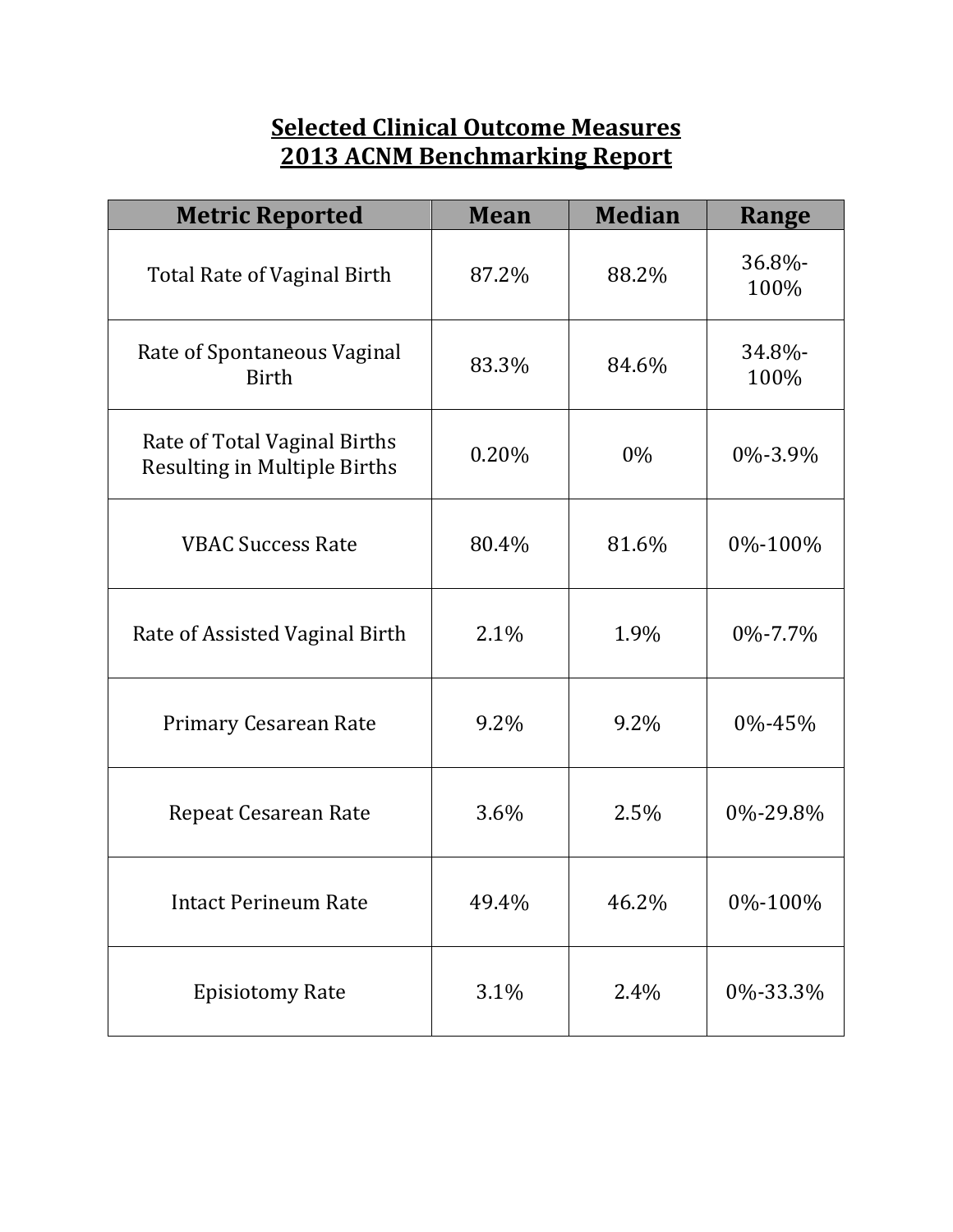| Rate of 3rd and 4th Degree<br>Laceration                                                  | 1.9%    | 1.6%    | 0%-13%             |
|-------------------------------------------------------------------------------------------|---------|---------|--------------------|
| Preterm Birth Rate (< 37 wks)                                                             | $3.2\%$ | 2.9%    | $0\% - 29\%$       |
| Rate of Low Birthweight Infant<br>$( < 2500 \text{ gms})$                                 | 4.4%    | 2.3%    | 0%-54.1%           |
| Rate of NICU Admissions                                                                   | 4.1%    | $3.2\%$ | 0%-94%             |
| Rate of 5 min APGAR $<$ 7                                                                 | 2.1%    | 1.0%    | 0%-61.1%           |
| <b>Breastfeeding Initiation Rate</b><br>(exclusive breastmilk for first<br>48hrs of life) | 85.3%   | 93.5%   | 0.7%-100%          |
| Rate of Attendance at 6wk<br>Postpartum Visit                                             | 83.8%   | 91.2%   | $20.2\%$ -<br>100% |
| <b>Breastfeeding Continuation Rate</b><br>(any breastmilk at 6wks<br>postpartum)          | 87.3%   | 95.7%   | 0.2%-100%          |
| Rate of birthing women age 19<br>or younger                                               | 5.2%    | 3.0%    | 0%-92.5%           |
| Rate of Women Starting Prenatal<br>Care by 12 weeks                                       | 66.0%   | 71.8%   | 0%-100%            |
| <b>Total Inductions of Labor</b><br>(includes ALL IOL)                                    | 16.2%   | 17.1%   | $0 - 44%$          |